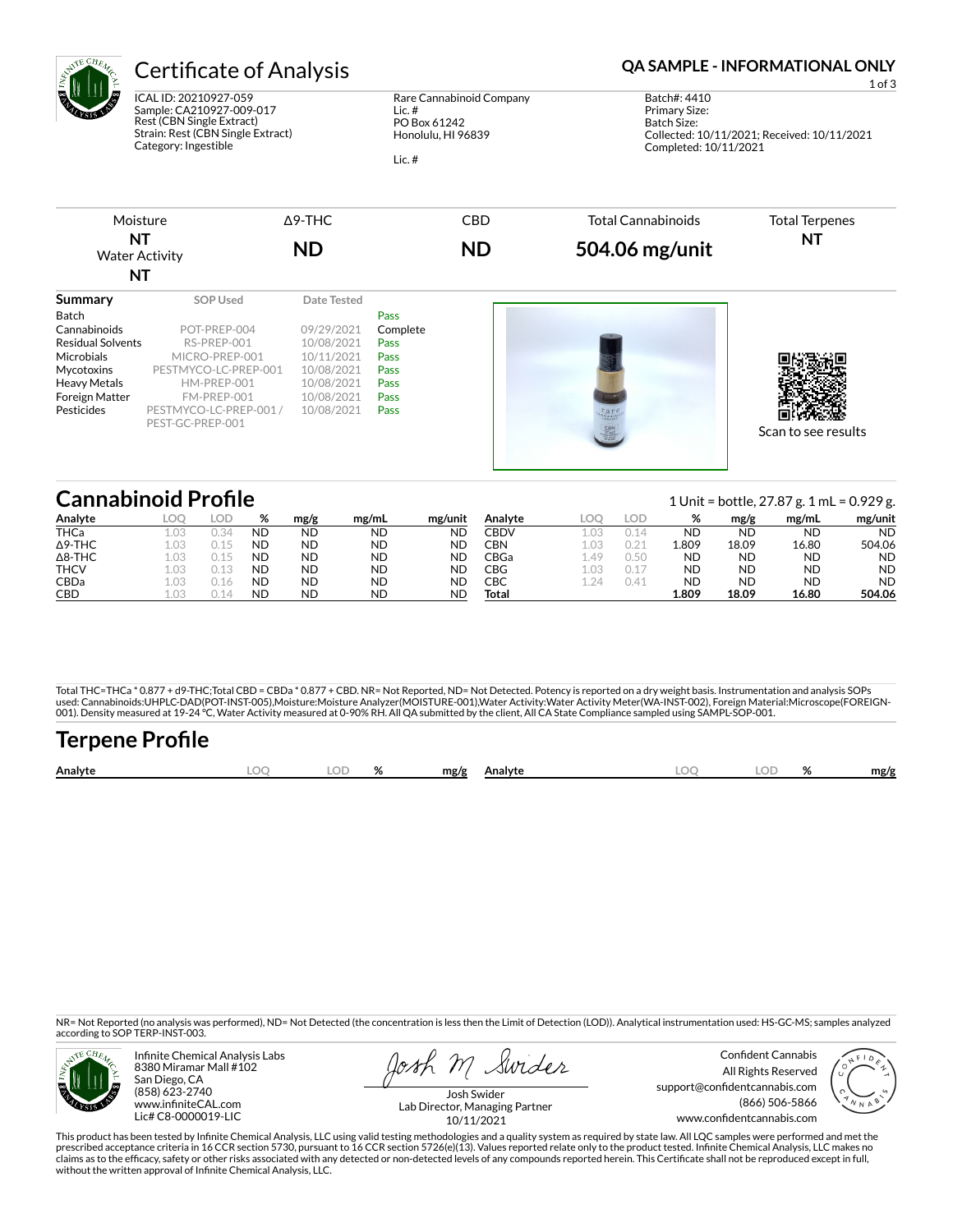

**Certificate of Analysis <b>Certificate of Analysis QA SAMPLE - INFORMATIONAL ONLY** 

ICAL ID: 20210927-059 Sample: CA210927-009-017 Rest (CBN Single Extract) Strain: Rest (CBN Single Extract) Category: Ingestible

Rare Cannabinoid Company Lic. # PO Box 61242 Honolulu, HI 96839

Lic. #

2 of 3

Batch#: 4410 Primary Size: Batch Size: Collected: 10/11/2021; Received: 10/11/2021 Completed: 10/11/2021

## **Residual Solvent Analysis**

| Category 1          |           |                     | LOO LOD I | Limit     | Status | Category 2    |           | LOO  | LOD. | Limit     | Status | Category 2  |      | LOO.      | LOD.   | Limit.    | Status |
|---------------------|-----------|---------------------|-----------|-----------|--------|---------------|-----------|------|------|-----------|--------|-------------|------|-----------|--------|-----------|--------|
|                     |           | $\mu$ g/g $\mu$ g/g | $\mu$ g/g | $\mu$ g/g |        |               | $\mu$ g/g | ug/g | ug/g | $\mu$ g/g |        |             | µg/g | $\mu$ g/g | µg/g   | $\mu$ g/g |        |
| 1.2-Dichloro-Ethane | <b>ND</b> |                     |           |           | Pass   | Acetone       | ND        | 300  | 200  | 5000      | Pass   | n-Hexane    | ND   | 35        | $20 -$ | 290       | Pass   |
| Benzene             | <b>ND</b> |                     |           |           | Pass   | Acetonitrile  | ND        | 150  | 100  | 410       | Pass   | Isopropanol | ND   | 300       | 200    | 5000      | Pass   |
| Chloroform          | <b>ND</b> |                     |           |           | Pass   | Butane        | <b>ND</b> | 300  | 200  | 5000      | Pass   | Methanol    | ND   | 300       | 200    | 3000      | Pass   |
| Ethylene Oxide      | <b>ND</b> |                     |           |           | Pass   | Ethanol       | <b>ND</b> | 300  | 200  | 5000      | Pass   | Pentane     | ND   | 300       | 200    | 5000      | Pass   |
| Methylene-Chloride  | <b>ND</b> |                     |           |           | Pass   | Ethyl-Acetate | ND        | 300  | 200  | 5000      | Pass   | Propane     | ND   | 300       | 200    | 5000      | Pass   |
| Trichloroethene     | <b>ND</b> |                     | U.5       |           | Pass   | Ethvl-Ether   | ND        | 300  | 200  | 5000      | Pass   | Toluene     | ND   | 150       | 100    | 890       | Pass   |
|                     |           |                     |           |           |        | Heptane       | ND        | 300  | 200  | 5000      | Pass   | Xylenes     | ND   | 150       | 100    | 2170      | Pass   |

NR= Not Reported (no analysis was performed), ND= Not Detected (the concentration is less then the Limit of Detection (LOD)). Analytical instrumentation used: HS-GC-MS; samples analyzed according to SOP RS-INST-003.

## **Heavy Metal Screening**

|         |           | LOC   | LOD.  | Limit | <b>Status</b> |
|---------|-----------|-------|-------|-------|---------------|
|         | µg/g      | µg/g  | µg/g  | µg/g  |               |
| Arsenic | <b>ND</b> | 0.009 | 0.003 | L.5   | Pass          |
| Cadmium | <b>ND</b> | 0.002 | 0.001 | U.5   | Pass          |
| Lead    | <b>ND</b> | 0.004 | 0.001 | U.5   | Pass          |
| Mercury | <b>ND</b> | 0.014 | 0.005 |       | Pass          |

NR= Not Reported (no analysis was performed), ND= Not Detected (the concentration is less then the Limit of Detection (LOD)). Analytical instrumentation used: ICP-MS; samples analyzed according to SOP HM-INST-003.

# **Microbiological Screening**

|                               | Result       | <b>Status</b> |
|-------------------------------|--------------|---------------|
| Aspergillus flavus            | <b>NR</b>    | <b>NT</b>     |
| Aspergillus fumigatus         | <b>NR</b>    | <b>NT</b>     |
| Aspergillus niger             | NR           | <b>NT</b>     |
| Aspergillus terreus           | NR           | <b>NT</b>     |
| shiga toxin-producing E. coli | Not Detected | Pass          |
| Salmonella SPP                | Not Detected | Pass          |

ND=Not Detected. Analytical instrumentation used:qPCR; samples analyzed according to SOP MICRO-INST-001.



Infinite Chemical Analysis Labs 8380 Miramar Mall #102 San Diego, CA (858) 623-2740 www.infiniteCAL.com Lic# C8-0000019-LIC

Swider

Confident Cannabis All Rights Reserved support@confidentcannabis.com (866) 506-5866 www.confidentcannabis.com



Josh Swider Lab Director, Managing Partner 10/11/2021

This product has been tested by Infinite Chemical Analysis, LLC using valid testing methodologies and a quality system as required by state law. All LQC samples were performed and met the prescribed acceptance criteria in 16 CCR section 5730, pursuant to 16 CCR section 5726(e)(13). Values reported relate only to the product tested. Infinite Chemical Analysis, LLC makes no<br>claims as to the efficacy, safety o without the written approval of Infinite Chemical Analysis, LLC.